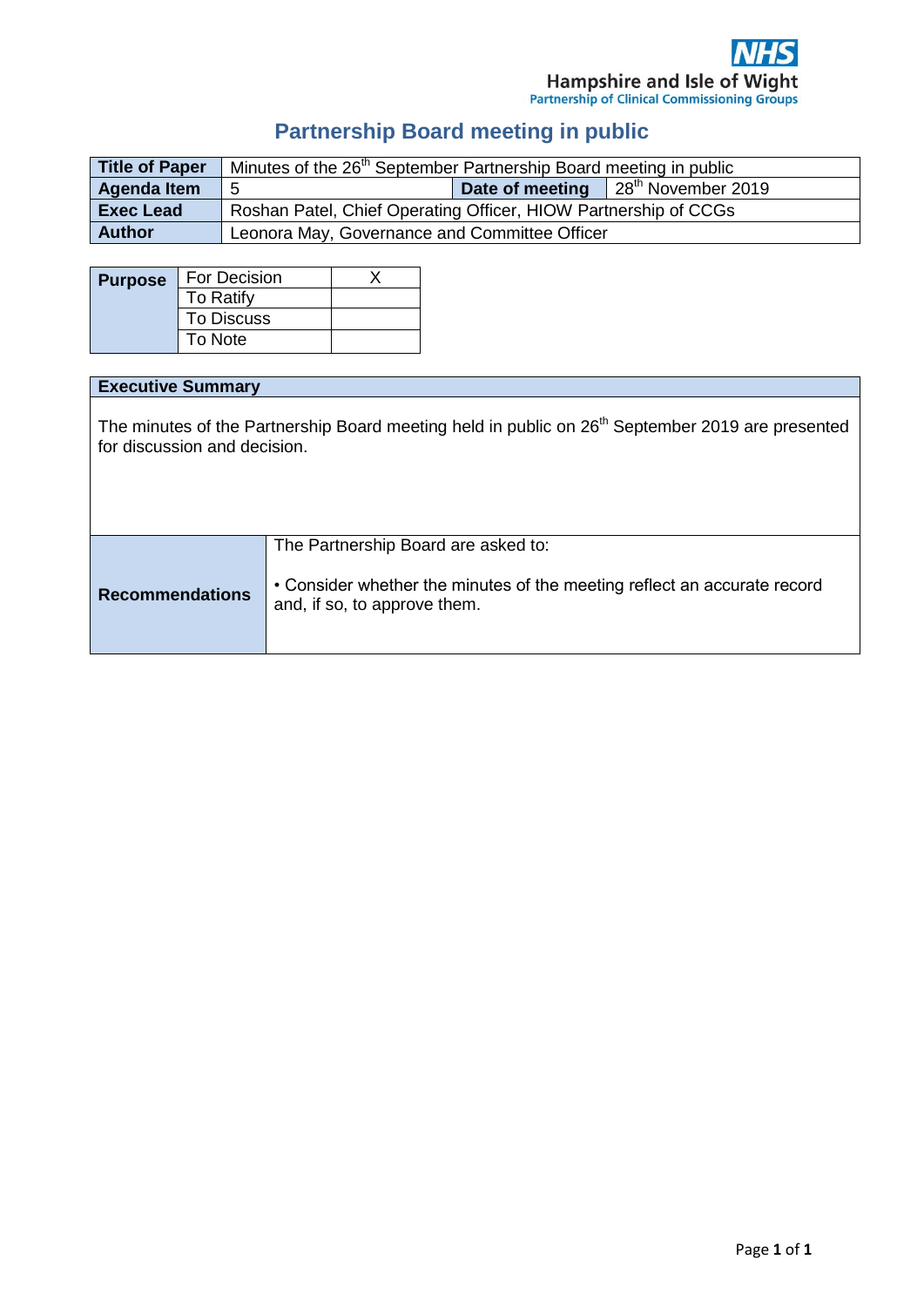## **Partnership Board\* Meeting (public) Thursday 26th September 2019 11:00 Octagon room, Ferneham Hall, Osborn road, Fareham PO16 7DB**

## **Members present**

| <b>Name</b>          | <b>Role</b>                                                                     |
|----------------------|---------------------------------------------------------------------------------|
| Peter Cruttenden     | Chair of the Partnership Board**                                                |
| Ros Hartley          | Executive Director of Strategy and Transformation, HIOW Partnership of<br>CCGs  |
| Sara Tiller          | Managing Director, Fareham & Gosport and South Eastern Hampshire<br><b>CCGs</b> |
| Barbara Rushton      | Clinical Chair, South Eastern Hampshire CCG                                     |
| Alison Smith         | Managing Director, IOW CCG                                                      |
| Carole Truman        | Non Executive Director, HIOW Partnership of CCGs                                |
| <b>Judy Venables</b> | Non Executive Director, HIOW Partnership of CCGs                                |
| Margaret Scott       | Non Executive Director, HIOW Partnership of CCGs                                |
| David Chilvers       | Clinical Chair, Fareham & Gosport CCG                                           |
| Ed Palfrey           | Secondary Care Clinician, HIOW Partnership of CCGs                              |
| Roshan Patel         | Chief Operating Officer and Director of Finance, HIOW Partnership of<br>CCGs    |
| Julia Barton         | Executive Director of Quality and Nursing, HIOW Partnership of CCGs             |
| Nicola Decker        | Clinical Chair, North Hampshire CCG                                             |

## **Others in attendance**

| Ann Cooper           | Deputy Director of Governance, HIOW Partnership of CCGs               |
|----------------------|-----------------------------------------------------------------------|
| Leonora May          | Governance and Committee Officer, HIOW Partnership of CCGs (minutes)  |
| <b>Steve Cummins</b> | Governance Manager, North Hampshire CCG                               |
| Peter Bibawy         | Clinical Chair, North East Hampshire and Farnham CCG                  |
| Ruth Colburn Jackson | Managing Director, North East Hampshire and Farnham CCG               |
| Andrew Whitfield     | Clinical Director, HIOW Partnership of CCGs                           |
| Jane Cole            | Director of Operational Finance and deputy Managing Director, IOW CCG |
| Elizabeth Ward       | Deputy Director of Integrated Commissioning, North Hampshire CCG      |

## **Apologies received from:**

| Maggie MacIsaac  | Chief Executive Officer, HIOW Partnership of CCGs                      |
|------------------|------------------------------------------------------------------------|
| Zara Hyde Peters | Managing Director, North Hampshire CCG                                 |
| Michele Legg     | Clinical Chair, IOW CCG                                                |
| Fiona White      | Executive Director of People and Development, HIOW Partnership of CCGs |

All governing bodies were confirmed as being quorate.

## **1. Welcome and introductions**

The Chair welcomed members, attendees and members of the public to the meeting. Apologies were noted as above.

## **2. Conflicts of interest**

The register of interests was noted and no verbal declarations were made.

## **3. Our year so far 2019/20**

The Managing Director for Fareham & Gosport and South Eastern Hampshire CCGs and the Executive Director of Strategy and Transformation, HIOW Partnership of CCGs gave a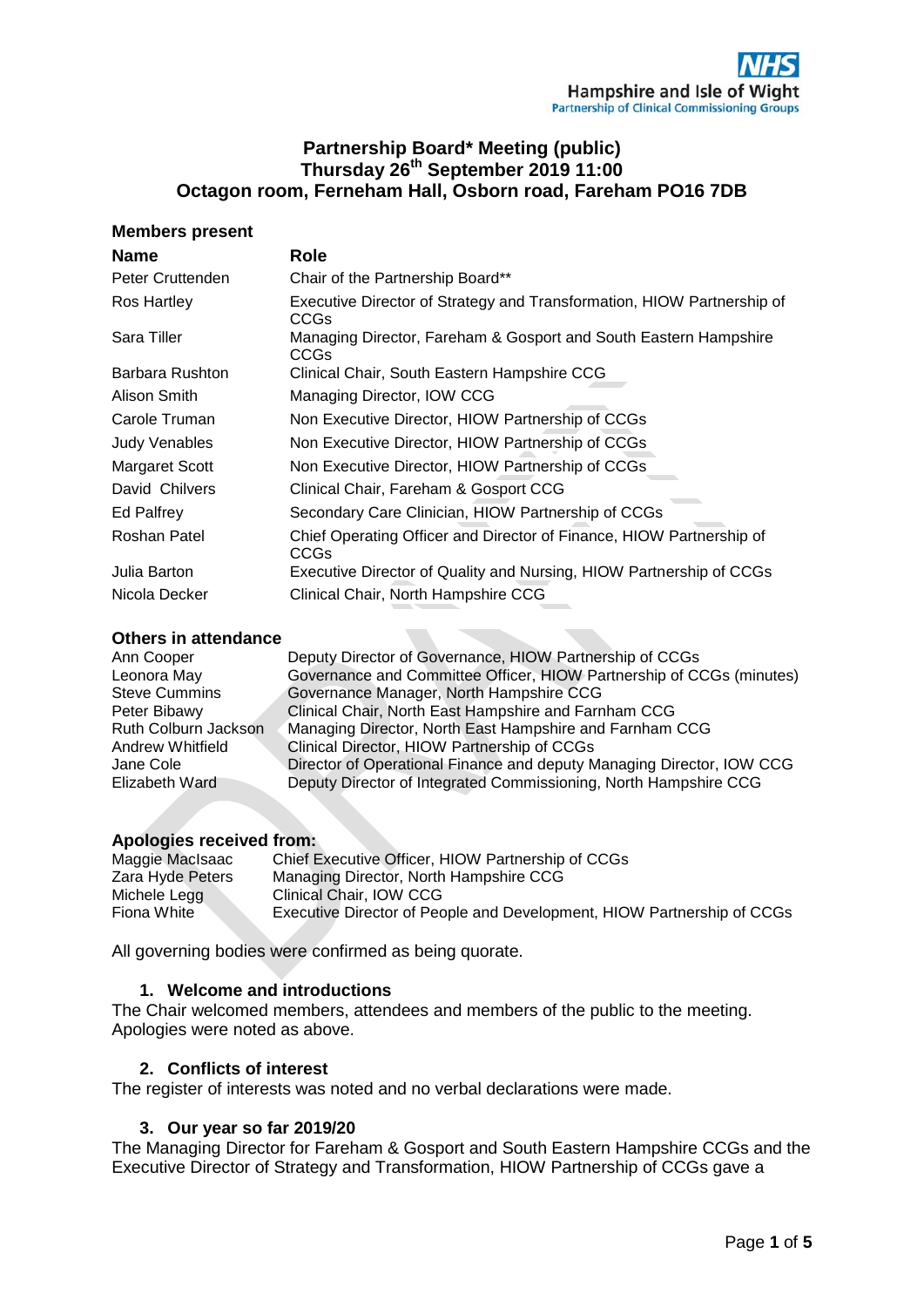presentation to the Partnership Board and to members of the public outlining progress made and challenges faced against achieving aims and priorities.

Key themes of the presentation included:

- Quality, Performance and money
- Implementing models of care
- People, systems and Partnership
- Challenges-, including pressure in hospitals and Primary Care
- Making a difference in Fareham & Gosport and South Eastern Hampshire-, including improving urgent care and changing care models.

## **4. Questions from the public**

Five members of the public were present at the meeting and the following questions were asked:

**Question:** Are you doing enough to let the public know about the changes you're making? For example, patients resent not being able to see their own GP and don't understand why. **Response:** Patient and public engagement is a top priority for Fareham & Gosport and South Eastern Hampshire CCGs and teams are looking at doing lots more- we know more work is needed for people to understand new service offerings and different routes. Patients will now have access to their own records alongside general practice teams which will offer more consistency for patients.

[Ed Palfrey, Secondary Care Clinician HIOW Partnership of CCGs left the meeting]

**Question:** Will the evolution of collaborative working across HIOW allow for more work with voluntary sector organisations?

**Response:** Colleagues are keen on finding solutions with voluntary sector partners- we need to make more use of the voluntary sector in the future, because past experience tells that this leads to good outcomes. There is a Partnership working group who are looking at how we can do this.

## **Question:** How do you judge value for money?

**Response:** We look at performance, quality and money in detail on a regular basis. Once we have awarded a contract, we continue to work with providers to monitor the quality of service actually delivered.

The SHIP 8 CCGs Priorities Committee also looks at value for money. Prior to the meeting, we received a question from a member of the public asking **if the CCG has stopped commissioning certain treatments on the basis that they are of low clinical value, even though none of the treatments are considered to be so by NICE, and does the CCG Board agree that commissioning policy on these treatments should comply fully with current NICE guidelines.** The NHS will never say we don't commission something, it is about priorities. The Priorities Committee considers value for money and the ethical framework in making its decisions, alongside the NICE guidelines and what we learn through patient engagement. All patients have the chance to submit an individual funding request for treatment- the SHIP 8 CCGs website provides guidance on this, to view the 55 active statements, the ethical framework and individual funding request forms. [http://www.fundingrequests.cscsu.nhs.uk/clinical-commissioning-groups-hampshire/policies](http://www.fundingrequests.cscsu.nhs.uk/clinical-commissioning-groups-hampshire/policies-guidance-ccgs-hampshire/)[guidance-ccgs-hampshire/](http://www.fundingrequests.cscsu.nhs.uk/clinical-commissioning-groups-hampshire/policies-guidance-ccgs-hampshire/)

**5. Minutes of the meeting held in public on the 25th April 2019 The Partnership Board:**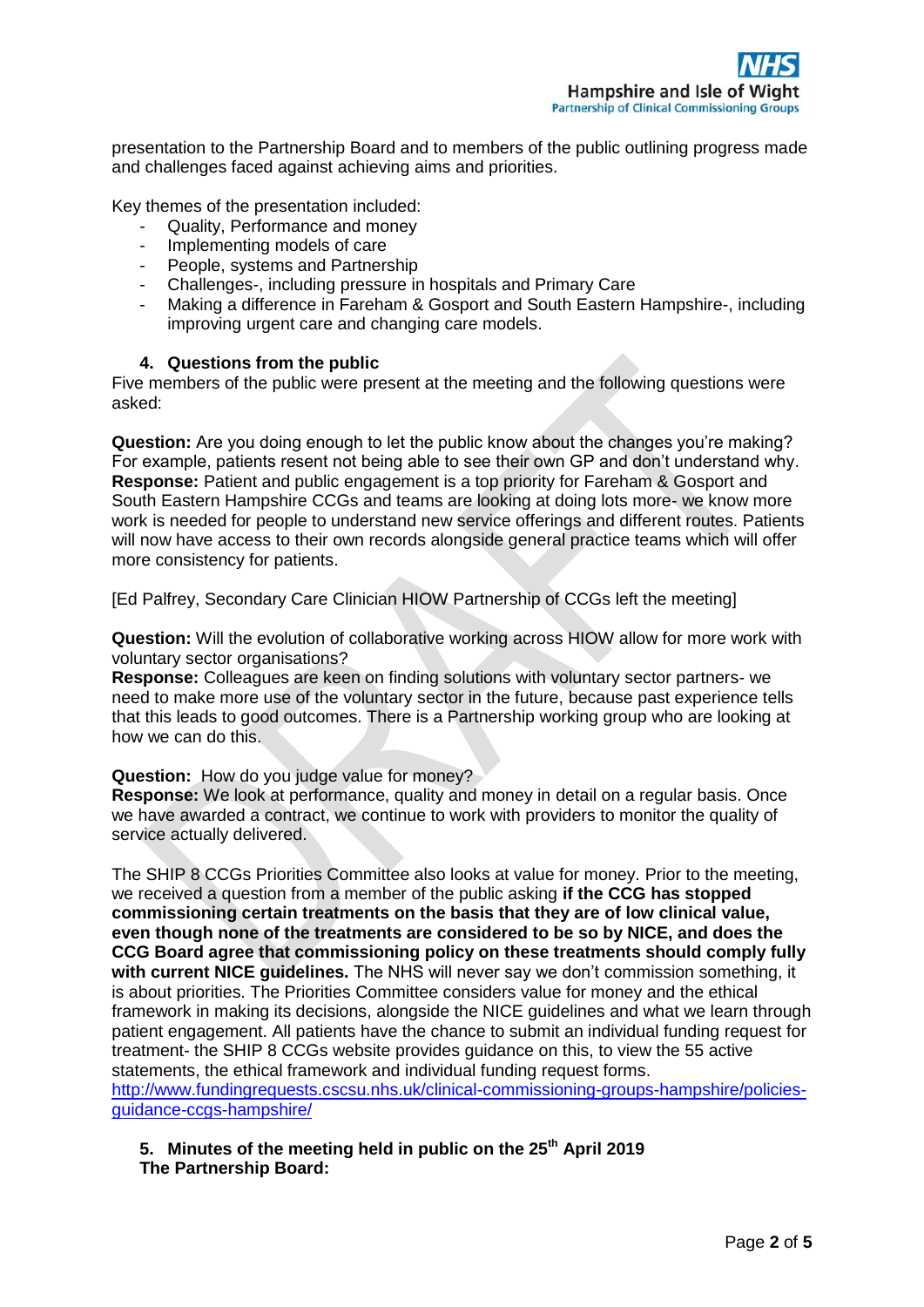- **Agreed that the minutes of the Partnership Board meeting held in public on the 25th April were an accurate record of the meeting.** 

## **6. Action tracker**

## **The Partnership Board:**

- **Noted the action tracker with no actions carried forward from the last meeting.**

## **7. Report on Chairs' actions since the last meeting**

The Clinical Chairs' reported they were content that the procurement process for wheelchair services by Fareham & Gosport CCG and South Eastern Hampshire CCG (With Portsmouth CCG) was thorough and equitable. Based on the outcomes of the tender evaluation, it was the recommended to award a five year contract with a two year optional extension period to AJ Mobility Limited.

## **The Partnership Board:**

- **Noted the action taken by Clinical Chairs' on behalf of the Governing Bodies, and**
- **Ratified the procurement on the wheelchair service for Fareham & Gosport CCG and South Eastern Hampshire CCG (with Portsmouth CCG).**

## **8. Governing Body Assurance Framework**

The Governing Body Assurance Framework was presented to the Board to offer an opportunity to review strategic risks which could prevent CCGs from achieving objectives. The Partnership Board considered whether the risks were articulated correctly and the scores appropriately reflected the severity and likelihood.

The Remuneration Committees in Common had reported that the risk score of 16 for item 5 (delivering our People Plan) should be reviewed for possible reduction, given the progress made against the people plan within the year to date. The Executive Director of people and Development would review this. **Action:** Executive Director of People and Development.

The Committees had also reported that resource was becoming challenging- it was questioned whether enough resource was available within the current year to ensure all transformation work could be undertaken. The Non Executive Director for Primary Care, HIOW Partnership of CCGs commented that it was increasingly difficult to recruit Primary Care staff, though this wasn't explicit on the Governing Body Assurance Framework. A clinical workforce risk did appear on the quality risk register, but this needed to connect with the Governing Body Assurance Framework. **Action:** Executive Director of Quality and Nursing and Executive Director of People and Development.

## **The Partnership Board:**

- **Agreed that item 5 should be reviewed, and**
- **Approved key risks as part of the Governing Body Assurance Framework, and**
- **Noted the controls and mitigations in place.**
- **9. EU Exit**

The Managing Director, Fareham & Gosport and South Eastern Hampshire CCGs presented the EU Exit update report which outlined the nationally and locally identified risks and key actions the CCGs were taking.

It was noted that Portsmouth and South Eastern Hampshire CCGs had worked with the HIOW Local Resilience Forum on a risk specific to the area regarding transport around the Portsmouth International Ferry Port and potential increased traffic of HGV's.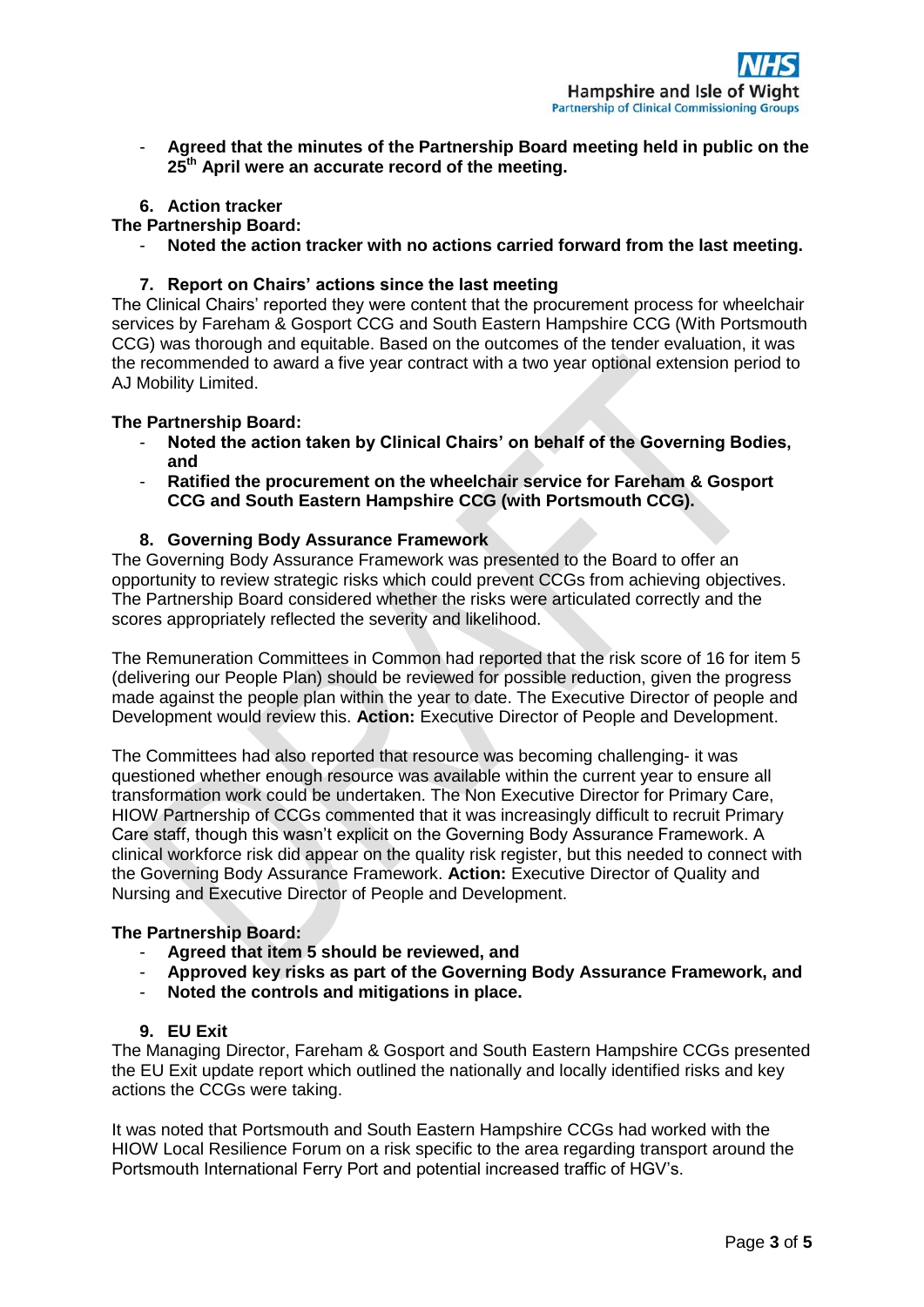It was important that the CCGs were engaging with local MPs regarding EU Exit plans that were in place to mitigate risks. The Managing Director, Fareham & Gosport and South Eastern Hampshire CCGs would check that the Local Resilience Forum was escalating this information. **Action:** Managing Director, Fareham & Gosport and South Eastern Hampshire CCGs.

## **The Partnership Board:**

- **Noted the contents of the EU Exit update paper.**

**10. Workforce Race Equality Standard report 2018/19 The Partnership Board:**

- **Noted the contents of the Workforce Race Equality Standard report, including the action plan and timelines.**

## **11. Quality, Performance and Finance update**

The Executive Director of Quality and Nursing, HIOW Partnership of CCGs gave a summary of the proceedings of the Quality, Performance and Finance Committee meeting held on the 19<sup>th</sup> September 2019 and asked the Partnership Board to agree the recommendation concerning reporting and escalation from Partnership Board sub- committees.

The outcome of the Isle of Wight NHS Trust Care Quality Commission (CQC) report- The trusts rating had improved from "inadequate", to "requires improvement". Services which required further improvement were mental health (inadequate), acute medical care, community mental health and older persons mental health. It was agreed that the action plan arising from the IOW CQC report would be brought back to the public meeting on the Isle of Wight on 28th November 2019. **Action:** Governance.

Performance- The Partnership Board noted that Urgent and Emergency Care services across the HIOW were under significant pressure.

Finance- All CCGs were forecasting financial balance within agreed control totals at month 5- CCGs were achieving 84% of their QIPP targets with a forecast achievement of 93% at year end. It was important to note that there was a lot of unmitigated financial risk, especially with the pending CAMHs investment. It would be a challenge to deliver QIPP savings and address risks within systems- decisions on additional investments would need to be made soon.

It was requested that high level financial tables were included within the Quality, Performance and Finance report in the future. **Action:** Executive Director of Quality and Nursing.

Terms of reference- Clarity on reporting and escalation to the Partnership Board from subcommittees where agenda items overlapped would be helpful to avoid duplication or things being missed. It was important that the Partnership Board was clear, for example, which sub- committee would report on Primary Care quality.

The Partnership Board agreed to a review of reporting and escalation from Partnership Board sub- committees. It was suggested that Chairs/ representatives from each committee should get together to work through this.

## **The Partnership Board:**